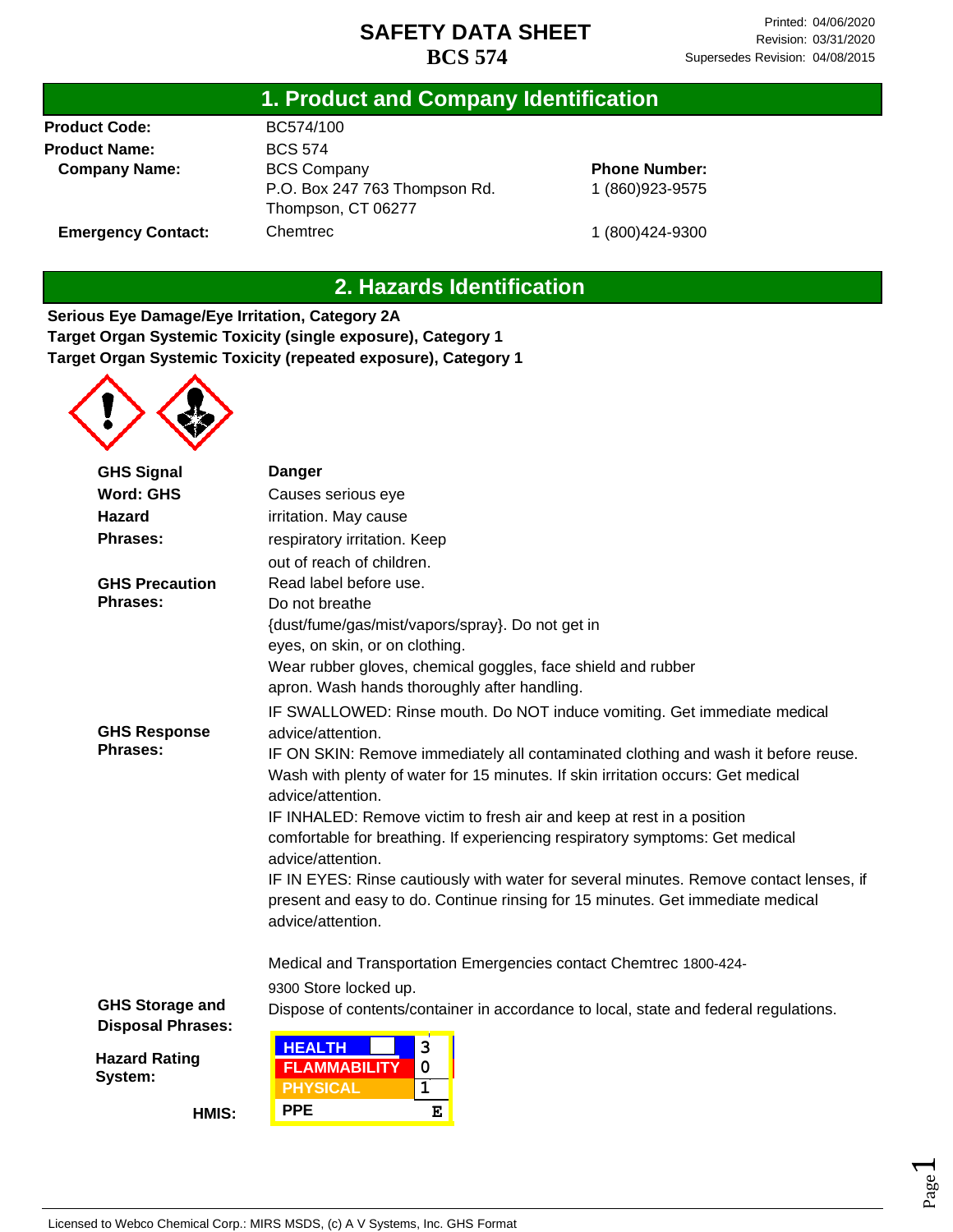#### **Potential Health Effects (Acute and Chronic):**

| 3. Composition/Information on Ingredients   |                      |  |  |
|---------------------------------------------|----------------------|--|--|
| <b>Hazardous Components (Chemical Name)</b> | <b>Concentration</b> |  |  |
| Quartz                                      | 65.0 -75.0 %         |  |  |
| Boron sodium oxide                          | $1.0 - 10.0 %$       |  |  |
| Sodium carbonate                            | $10.0 - 20.0 %$      |  |  |
|                                             |                      |  |  |

| <b>4. First Aid Measures</b>                                                               |                                                                                                                                                                                                                                                                                                                                                                                                                                                                                                                                                                     |                                                                                 |  |  |
|--------------------------------------------------------------------------------------------|---------------------------------------------------------------------------------------------------------------------------------------------------------------------------------------------------------------------------------------------------------------------------------------------------------------------------------------------------------------------------------------------------------------------------------------------------------------------------------------------------------------------------------------------------------------------|---------------------------------------------------------------------------------|--|--|
| <b>Emergency and First Aid</b><br><b>Procedures:</b>                                       | No data available.                                                                                                                                                                                                                                                                                                                                                                                                                                                                                                                                                  |                                                                                 |  |  |
| In Case of Inhalation:                                                                     | immediate medical advice/attention.                                                                                                                                                                                                                                                                                                                                                                                                                                                                                                                                 | Immediately move victim to fresh air. If experiencing respiratory symptoms: Get |  |  |
| In Case of Skin Contact:                                                                   | Brush off loose excess material. Flush thoroughly with fresh, tepid water for 15 minutes.<br>Discard contaminated clothing and footwear or wash before reuse. If skin irritation<br>occurs: Get medical advice/attention.                                                                                                                                                                                                                                                                                                                                           |                                                                                 |  |  |
| In Case of Eye Contact:                                                                    | Immediately flush eyes with large amounts of fresh, tepid water for at least 15 minutes.<br>Hold eyelids open to ensure complete irrigation of eye and lid tissues. Tilt head to the<br>side and irrigate the eye from the bridge of the nose to the outside of the face. Keep<br>run-off from entering the other eye, mouth or ear. Washing eye within the first few<br>seconds is essential to achieve maximum effectiveness. Remove contact lenses, if<br>present and easy to do. Continue rinsing. If eye irritation persists, get medical<br>advice/attention. |                                                                                 |  |  |
| In Case of Ingestion:                                                                      | Do not induce vomiting. Rinse mouth with fresh, Tepid water, than immediately drink 4-8<br>oz. or milk or water. Never give anything by mouth to an unconscious person. If<br>vomiting occurs, keep airways open. Keep head lower than hips to prevent aspiration<br>into the lungs. Get medical advice/attention.                                                                                                                                                                                                                                                  |                                                                                 |  |  |
| <b>5. Fire Fighting Measures</b>                                                           |                                                                                                                                                                                                                                                                                                                                                                                                                                                                                                                                                                     |                                                                                 |  |  |
| Flash Pt:                                                                                  | No data.                                                                                                                                                                                                                                                                                                                                                                                                                                                                                                                                                            |                                                                                 |  |  |
| <b>Explosive Limits:</b>                                                                   | LEL: No data.                                                                                                                                                                                                                                                                                                                                                                                                                                                                                                                                                       | UEL: No data.                                                                   |  |  |
| <b>Autoignition Pt:</b>                                                                    | No data.                                                                                                                                                                                                                                                                                                                                                                                                                                                                                                                                                            |                                                                                 |  |  |
| Suitable Extinguishing Media: Dry chemical, CO2, sand, earth, water spray or regular foam. |                                                                                                                                                                                                                                                                                                                                                                                                                                                                                                                                                                     |                                                                                 |  |  |
| <b>Fire Fighting Instructions:</b>                                                         | As in any fire, wear a self-contained breathing apparatus in pressure-demand,<br>MSHA/NIOSH (approved or equivalent), and full protective gear.                                                                                                                                                                                                                                                                                                                                                                                                                     |                                                                                 |  |  |
| <b>Flammable Properties and</b><br>Hazards:                                                | No data available.                                                                                                                                                                                                                                                                                                                                                                                                                                                                                                                                                  |                                                                                 |  |  |

|                                                                                                   | 6. Accidental Release Measures                                                                                  |
|---------------------------------------------------------------------------------------------------|-----------------------------------------------------------------------------------------------------------------|
| <b>Protective Precautions,</b><br><b>Protective Equipment and</b><br><b>Emergency Procedures:</b> | Safety glasses, rubber or neoprene gloves. Wear chemical protective clothing.<br>NIOSH/MSHA approved respirator |
| <b>Steps To Be Taken In Case</b><br><b>Material Is Released Or</b><br>Spilled:                    | Vacuum or sweep up material and place into a suitable disposal container.                                       |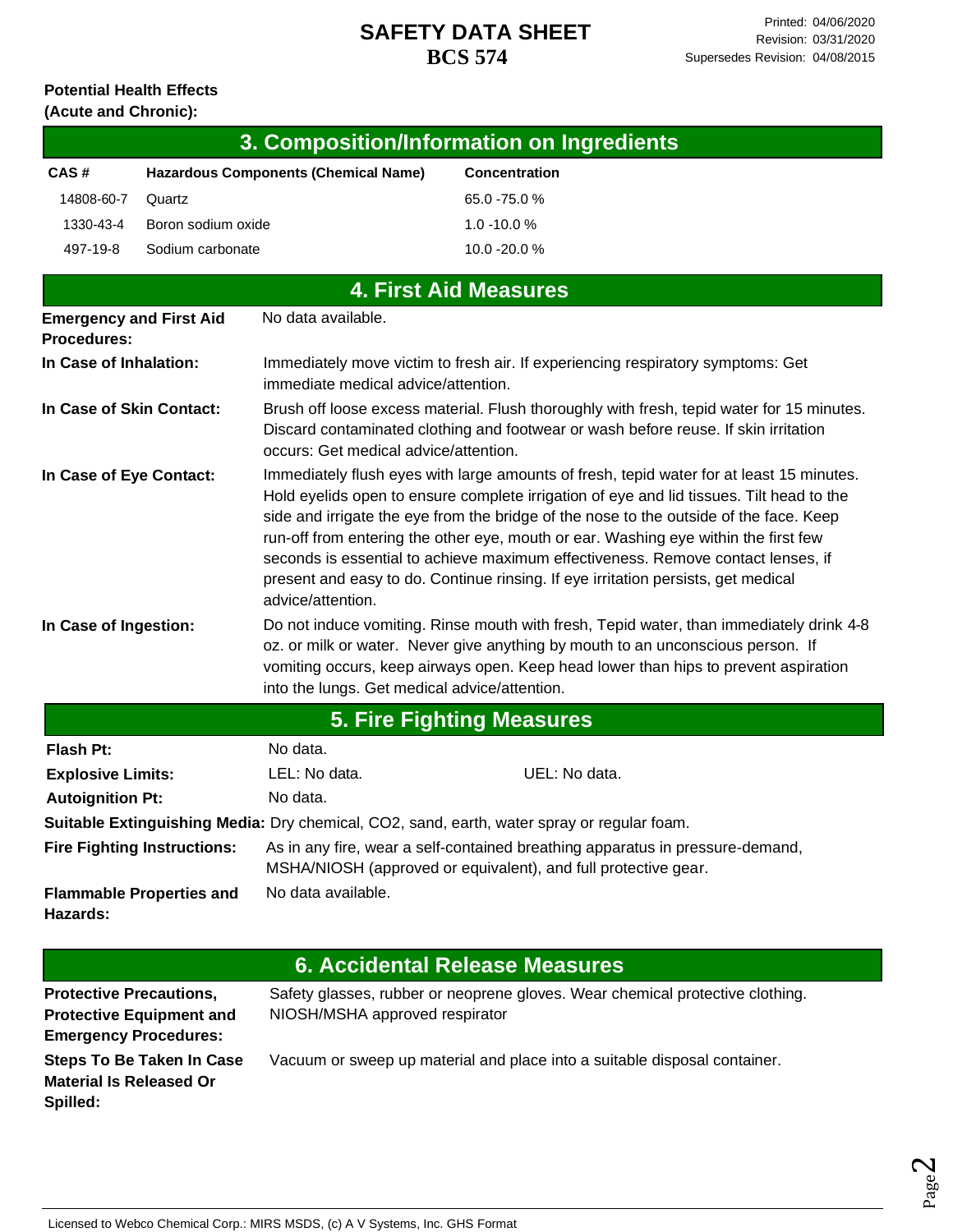Page ო

#### **7. Handling and Storage**

**Precautions To Be Taken in Handling: Precautions To Be Taken in Storing:**

For industrial or institutional use only.

Keep container closed when not in use. Store in a tightly closed container. Store in cool, dry area

| 8. Exposure Controls/Personal Protection             |                                        |                                                                                                                                                                                            |                                                                                                                          |                     |                     |  |
|------------------------------------------------------|----------------------------------------|--------------------------------------------------------------------------------------------------------------------------------------------------------------------------------------------|--------------------------------------------------------------------------------------------------------------------------|---------------------|---------------------|--|
| CAS#                                                 | <b>Partial Chemical Name</b>           |                                                                                                                                                                                            | <b>OSHA TWA</b>                                                                                                          | <b>ACGIH TWA</b>    | <b>Other Limits</b> |  |
| 14808-60-7                                           | Quartz                                 |                                                                                                                                                                                            | PEL: 8825 ppm/(%SiO2+5)                                                                                                  | TLV: 0.05 mg/m3 (R) | No data.            |  |
| 1330-43-4                                            | Boron sodium oxide                     |                                                                                                                                                                                            | No data.                                                                                                                 | TLV: 1 $mg/m3$      | No data.            |  |
| 497-19-8                                             | Sodium carbonate                       |                                                                                                                                                                                            | No data.                                                                                                                 | No data.            | No data.            |  |
| <b>Respiratory Equipment</b>                         |                                        |                                                                                                                                                                                            | NIOSH/MSHA approved respirator                                                                                           |                     |                     |  |
| <b>Eye Protection:</b>                               |                                        |                                                                                                                                                                                            |                                                                                                                          |                     |                     |  |
| <b>Protective Gloves:</b>                            |                                        | Safety glasses                                                                                                                                                                             |                                                                                                                          |                     |                     |  |
|                                                      | <b>Other Protective Clothing:</b>      | Rubber or neoprene gloves                                                                                                                                                                  |                                                                                                                          |                     |                     |  |
| <b>Engineering Controls</b>                          |                                        |                                                                                                                                                                                            | Wear chemical protective clothing.                                                                                       |                     |                     |  |
| (Ventilation etc.):                                  |                                        |                                                                                                                                                                                            | Ventilation is normally required when handling or using this product to keep exposure to                                 |                     |                     |  |
|                                                      |                                        |                                                                                                                                                                                            | airborne contaminants below the exposure limit.                                                                          |                     |                     |  |
|                                                      |                                        |                                                                                                                                                                                            | 9. Physical and Chemical Properties                                                                                      |                     |                     |  |
| <b>Physical States:</b>                              |                                        | [ ] Gas                                                                                                                                                                                    | [ ] Liquid<br>[X] Solid                                                                                                  |                     |                     |  |
| <b>Appearance and Odor:</b>                          |                                        |                                                                                                                                                                                            | Appearance: White or Tan powder                                                                                          |                     |                     |  |
|                                                      |                                        | Odor: No apparent odor.                                                                                                                                                                    |                                                                                                                          |                     |                     |  |
| <b>Melting Point:</b>                                |                                        | 270.00 C                                                                                                                                                                                   |                                                                                                                          |                     |                     |  |
| <b>Boiling Point:</b><br>320.00 C                    |                                        |                                                                                                                                                                                            |                                                                                                                          |                     |                     |  |
| <b>Autoignition Pt:</b><br>No data.                  |                                        |                                                                                                                                                                                            |                                                                                                                          |                     |                     |  |
| Flash Pt:                                            | No data.                               |                                                                                                                                                                                            |                                                                                                                          |                     |                     |  |
| <b>Explosive Limits:</b>                             |                                        | LEL: No data.                                                                                                                                                                              | UEL: No data.                                                                                                            |                     |                     |  |
|                                                      | Specific Gravity (Water = 1): No data. |                                                                                                                                                                                            |                                                                                                                          |                     |                     |  |
| mm Hg):                                              | Vapor Pressure (vs. Air or             | No data.                                                                                                                                                                                   |                                                                                                                          |                     |                     |  |
|                                                      | Vapor Density (vs. Air = 1):           | No data.                                                                                                                                                                                   |                                                                                                                          |                     |                     |  |
| <b>Evaporation Rate:</b><br>No data.                 |                                        |                                                                                                                                                                                            |                                                                                                                          |                     |                     |  |
| <b>Solubility in Water:</b><br>100                   |                                        |                                                                                                                                                                                            |                                                                                                                          |                     |                     |  |
| <b>Percent Volatile:</b>                             |                                        | No data.                                                                                                                                                                                   |                                                                                                                          |                     |                     |  |
| <b>10. Stability and Reactivity</b>                  |                                        |                                                                                                                                                                                            |                                                                                                                          |                     |                     |  |
| Stability:                                           |                                        | Unstable [ ]                                                                                                                                                                               | Stable [X]                                                                                                               |                     |                     |  |
| <b>Conditions To Avoid -</b><br>Instability:         |                                        | Avoid handling conditions which may allow for leaks and spills of this material. Do not<br>permit personnel to handle this product without proper training and/or protective<br>equipment. |                                                                                                                          |                     |                     |  |
| Avoid:                                               |                                        | <b>Incompatibility - Materials To Oxidizing materials.</b>                                                                                                                                 |                                                                                                                          |                     |                     |  |
| <b>Byproducts:</b>                                   |                                        |                                                                                                                                                                                            | Hazardous Decomposition Or Silica will dissolve in hydrofluoric acid and produce a corrosive gas, silicon tetrafluoride. |                     |                     |  |
| <b>Possibility of Hazardous</b><br><b>Reactions:</b> |                                        | Will occur [ ]                                                                                                                                                                             | Will not occur [X]                                                                                                       |                     |                     |  |
| <b>Conditions To Avoid -</b>                         |                                        | No data available.                                                                                                                                                                         |                                                                                                                          |                     |                     |  |

Licensed to Webco Chemical Corp.: MIRS MSDS, (c) A V Systems, Inc. GHS Format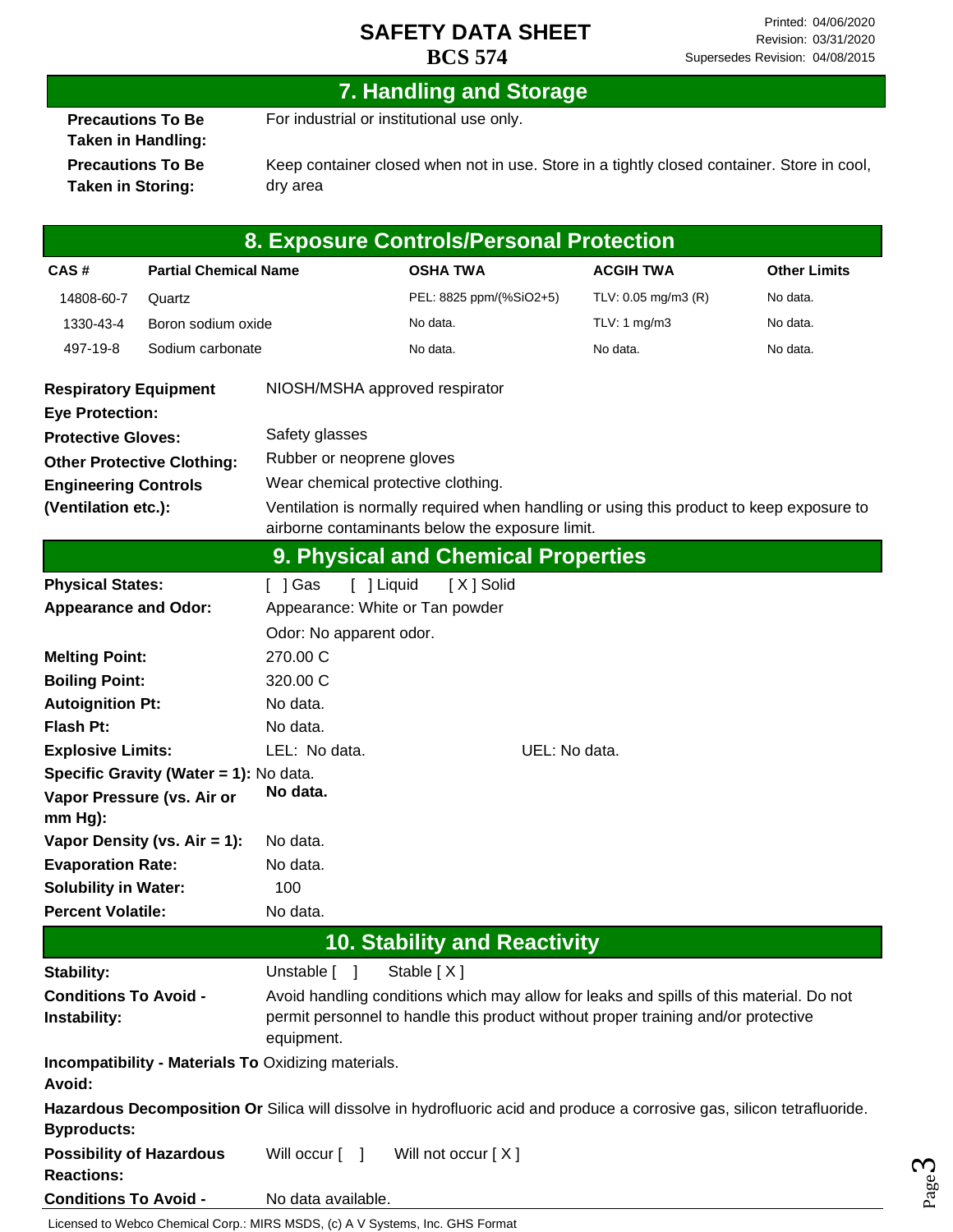#### **Hazardous Reactions:**

|                                           | 11. Toxicological Information                                          |  |  |
|-------------------------------------------|------------------------------------------------------------------------|--|--|
| <b>Toxicological Information:</b>         | Eye contact, Skin contact, Ingestion                                   |  |  |
| <b>Irritation or Corrosion:</b>           | Eyes: May causes eye irritation.                                       |  |  |
|                                           | Skin: Health injuries are not known or expected under normal use.      |  |  |
|                                           | Ingestion: Health injuries are not known or expected under normal use. |  |  |
|                                           | Inhalation:<br>May cause nose, throat, and lung irritation.            |  |  |
| <b>Symptoms related to</b>                | Eyes:<br>Redness, pain, irritation.                                    |  |  |
| <b>Toxicological</b>                      | Skin:<br>No symptoms known or expected.                                |  |  |
| <b>Characteristics:</b>                   | Ingestion: No symptoms known or expected.                              |  |  |
|                                           | Inhalation: Respiratory irritation, cough                              |  |  |
| <b>Chronic Toxicological</b>              | CAS# 14808-60-7 If inhaled may be carcinogenic.                        |  |  |
| Effects:                                  |                                                                        |  |  |
| Carcinogenicity:                          | NTP? No<br>IARC Monographs? No<br><b>OSHA Regulated? No</b>            |  |  |
| <b>12. Ecological Information</b>         |                                                                        |  |  |
| <b>General Ecological</b><br>Information: | May be harmful to aquatic life.                                        |  |  |
|                                           |                                                                        |  |  |

#### **13. Disposal Considerations**

**Waste Disposal Method:** Dispose of contents/container in accordance to local, state and federal regulations.

# **14. Transport Information**

**LAND TRANSPORT (US DOT):**

**DOT Proper Shipping Name:**  Compound Cleaner, Not Regulated. **DOT Hazard Class: UN/NA Number:**

# **15. Regulatory Information**

| EPA SARA (Superfund Amendments and Reauthorization Act of 1986) Lists |                                             |              |           |              |  |
|-----------------------------------------------------------------------|---------------------------------------------|--------------|-----------|--------------|--|
| CAS#                                                                  | <b>Hazardous Components (Chemical Name)</b> | S. 302 (EHS) | S. 304 RQ | S. 313 (TRI) |  |
| 14808-60-7                                                            | Quartz                                      | No           | No        | No.          |  |
| 1330-43-4                                                             | Boron sodium oxide                          | No           | No        | No.          |  |
| 497-19-8                                                              | Sodium carbonate                            | No           | No        | No.          |  |